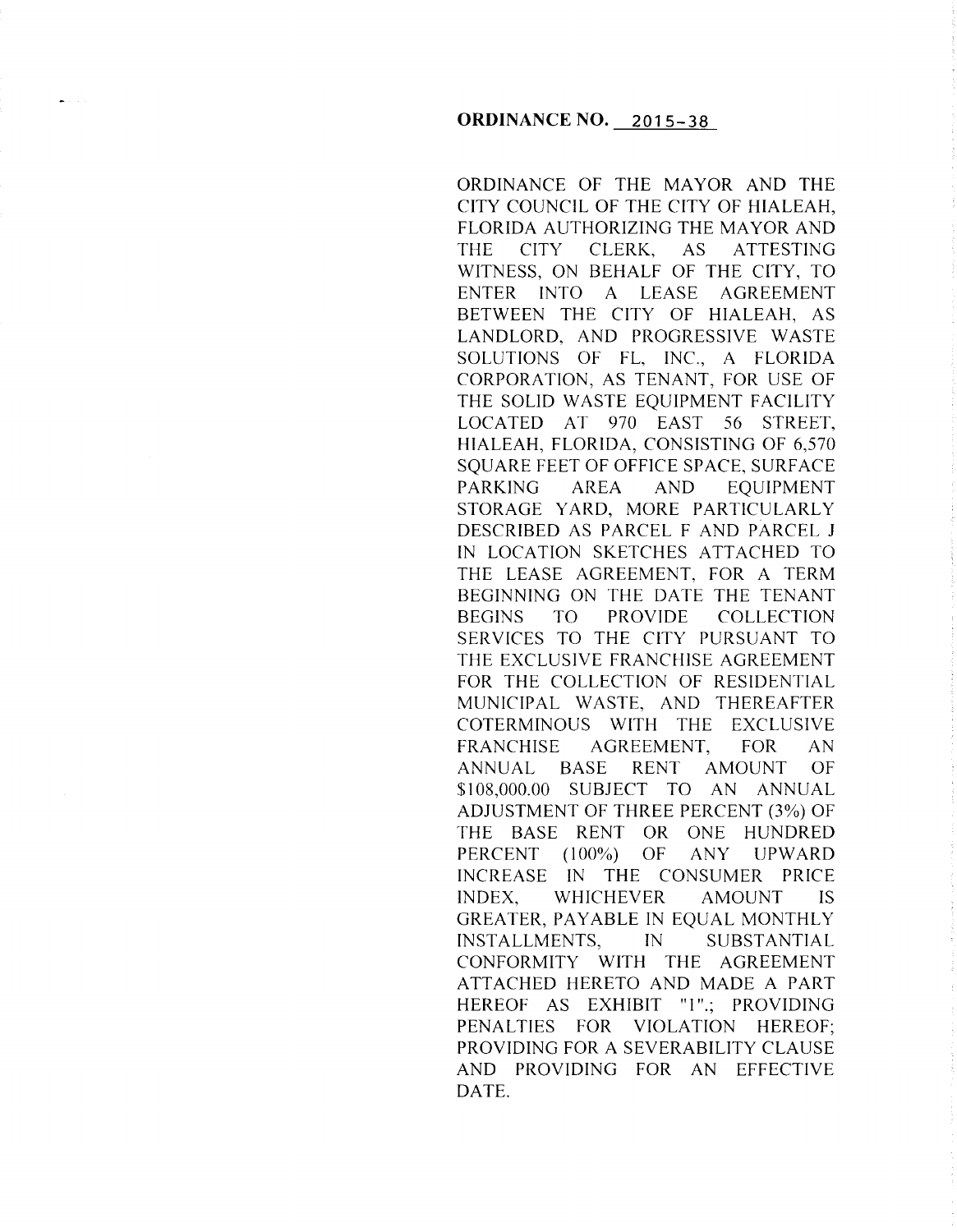**WHEREAS,** the City issued a request for proposals ("RFP") for certain types of Solid Waste Collection Services; and

**WHEREAS,** Progressive Waste Solutions of FL, Inc. ("'Progressive Waste") submitted a proposal in response to the City's RFP (RFP No. 2014-15-9500-00-002) and as part of its proposal Progressive Waste proposed to lease the City's Solid Waste Equipment Yard; and

**WHEREAS,** after evaluating all of the proposals that were submitted in response to the City's RFP, the City Council detennined that Progressive Waste submitted the best proposal for the collection of residential municipal waste; and

**WHEREAS,** pursuant to Hialeah, Fla. Ordinance (August --~ 2015), the City awarded an exclusive franchise to Progressive Waste for the collection of municipal residential waste and authorized the execution of an exclusive franchise agreement;

**WHEREAS,** this Lease advances the public purposes of providing its citizens with the best level of municipal solid waste collection service that is environmentally sound and costeffective, while also making the most efficient use of its facilities;

NOW, THEREFORE, BE IT ORDAINED BY THE MAYOR AND THE CITY COUNCIL OF THE CITY OF HIALEAH. FLORIDA. THAT:

**Section 1:** The foregoing facts and recitations contained in the preamble to this ordinance are hereby adopted and incorporated by reference as if fully set forth herein.

**Section 2:** The City of Hialeah, Florida hereby authorize the Mayor and the City Clerk, as attesting witness, on behalf of the City, to enter into a lease agreement between the City of Hialeah, as Landlord, and Progressive Waste Solutions of FL, Inc., a Florida corporation, as Tenant, for use of the solid waste equipment facility located at 970 east 56 street, Hialeah, Florida, consisting of 6,570 square feet of office space, surface parking area and equipment storage yard, more particularly described as Parcel F and Parcel J in location sketches attached to the Lease Agreement, for a term beginning on the date the Tenant begins to provide collection services to the City pursuant to the Exclusive Franchise Agreement for the collection of residential municipal waste, and thereafter coterminous with the Exclusive Franchise Agreement,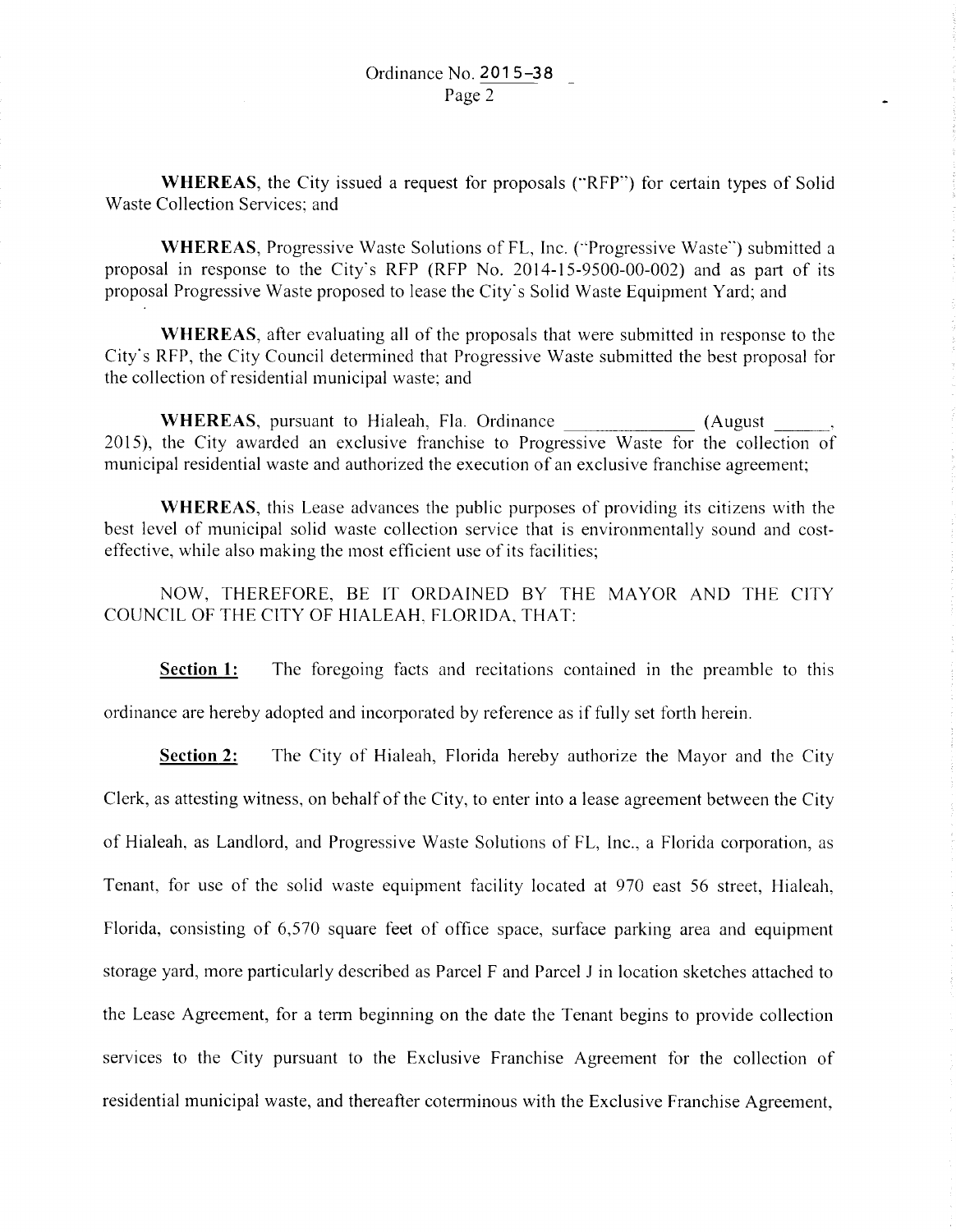for an annual base rent amount of \$108,000.00 subject to an annual adjustment of three percent (3%) of the base rent or one hundred percent ( 100%) of any upward increase in the Consumer Price Index, whichever amount is greater, payable in equal monthly installments.

**Section 3:** The City Council hereby approves the terms of the lease in substantial conformity with the tenns of the Lease Agreement attached hereto and made a part hereof as "Exhibit 1" and hereby authorizes the Mayor and the City Clerk, as attesting witness, to sign the Lease Agreement on behalf of the City.

## **Section 4: Penalties.**

Every person violating any provision of the Code or any ordinance, rule or regulation adopted or issued in pursuance thereof shall be assessed a civil penalty not to exceed \$500.00 within the discretion of the court or administrative tribunal having jurisdiction. Each act of violation and each day upon which any such violation shall occur shall constitute a separate offense. In addition to the penalty prescribed above, the city may pursue other remedies such as abatement of nuisance, injunctive relief, administrative adjudication and revocation or suspension of licenses or permits.

## **Section 5: Severability Clause.**

If any phrase, clause, sentence, paragraph or section of this ordinance shall be declared invalid or unconstitutional by the judgment or decree of a court of competent jurisdiction, such invalidity or unconstitutionality shall not affect any of the remaining phrases, clauses, sentences, paragraphs or sections of this ordinance.

## **Section 6: Effective Date.**

This ordinance shall become effective when passed by the City Council of the City of Hialeah, Florida and signed by the Mayor of the City of Hialeah, Florida or at the next regularly